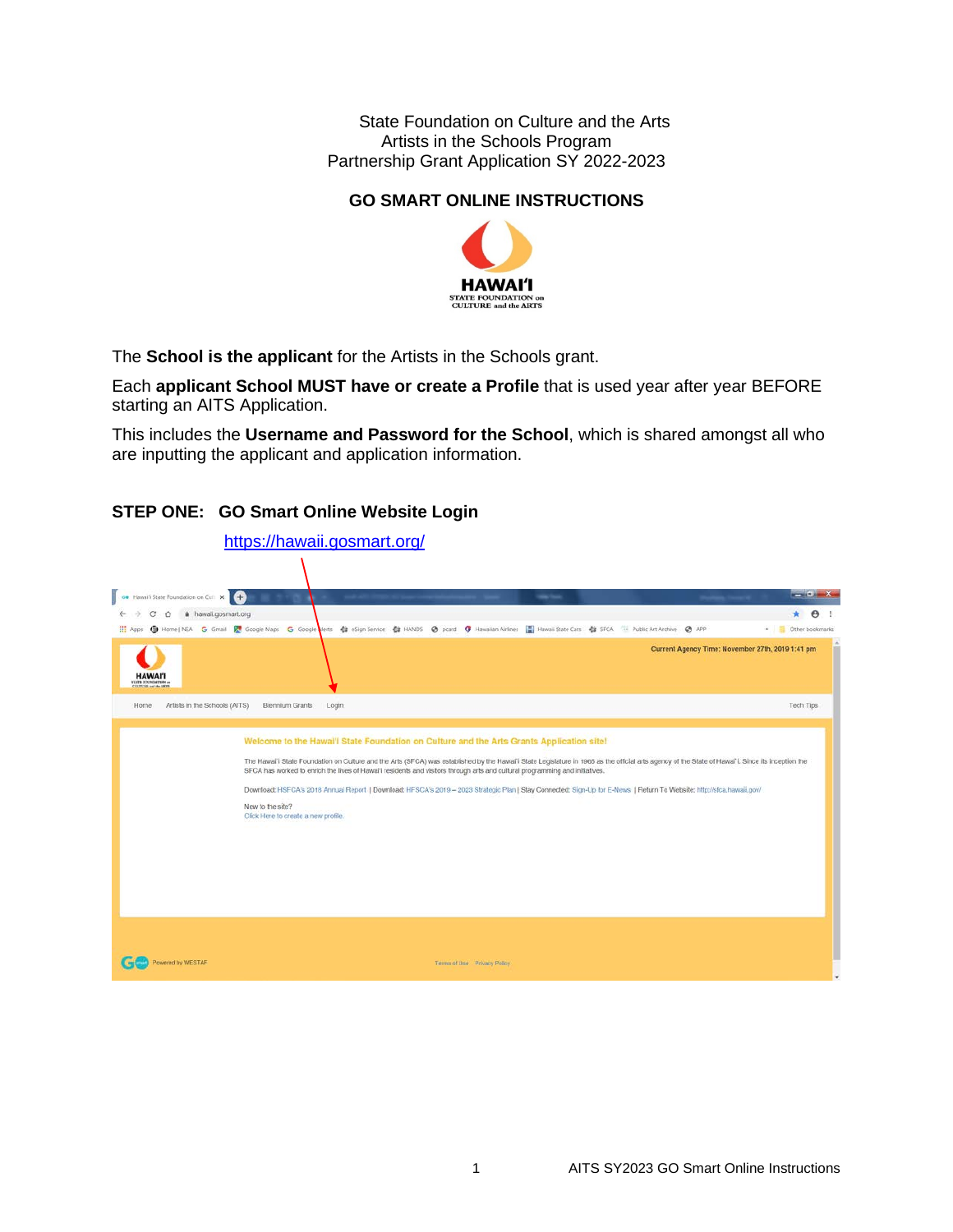### **STEP TWO: Enter School's Username and Password**

On this page, you can:

- **Login** with your School's Username and Password that your School already has (*see STEP THREE below*), OR
- Reset your Password, OR
- Greate a new profile for Schools that have never used GO Smart online application (*see STEP FOUR below*).

| Hawai'i State Foundation on Cull X +<br>GO.         | <b>Security</b>                                                                          | $\sim$<br>$\mathbf{x}$ |
|-----------------------------------------------------|------------------------------------------------------------------------------------------|------------------------|
| https://hawaii.gosmart.org/ogin.php<br>C<br>$\circ$ |                                                                                          | ☆                      |
| iii Apps<br>Home   NEA G Gmail & Google Map         | D pond O Hawaiian Airlines Hawaii State Cars Ca SFCA D APP D HIP login & Star Advertiser | » Cther bookmarks      |
| Login                                               |                                                                                          |                        |
|                                                     |                                                                                          |                        |
| <b>User Name:</b>                                   |                                                                                          |                        |
| Password:                                           |                                                                                          |                        |
|                                                     |                                                                                          |                        |
|                                                     | Login                                                                                    |                        |
|                                                     | Forgot your Usprname?                                                                    |                        |
|                                                     |                                                                                          |                        |
| Enter your email address:                           |                                                                                          |                        |
|                                                     | <b>Remind me!</b>                                                                        |                        |
|                                                     | Forgot your Password?                                                                    |                        |
|                                                     |                                                                                          |                        |
| Enter your email address:                           |                                                                                          |                        |
| Enter your username:                                |                                                                                          |                        |
|                                                     |                                                                                          |                        |
|                                                     | <b>Reset Password</b>                                                                    |                        |
| New to the site?                                    | Click Here to create a new profile.                                                      |                        |

### **STEP THREE: For Schools that already have a Username and Password.**

If your school applied for an AITS grant for school year 2022-2023, please check with your AITS Contact person at your school or the ATP for your residency for the username and password:

Use your most current username and password.

Usernames and passwords can be reset on the GO Smart login page using the email associated with the account.

Please contact **Danica.rosengren@hawaii.gov** if you are unsure about your username or password, or if you have any questions about your Go Smart school profile and registration..

### **STEP FOUR: For Schools that need to create a Username and Password.**

If this is the first time that your School is applying for an AITS grant via the GO Smart online application system, you must create an online profile:

If you are not sure whether this is the first time that your school is applying for AITS via the GO Smart online, please contact [Danica.rosengren@hawaii.gov.](mailto:Danica.rosengren@hawaii.gov)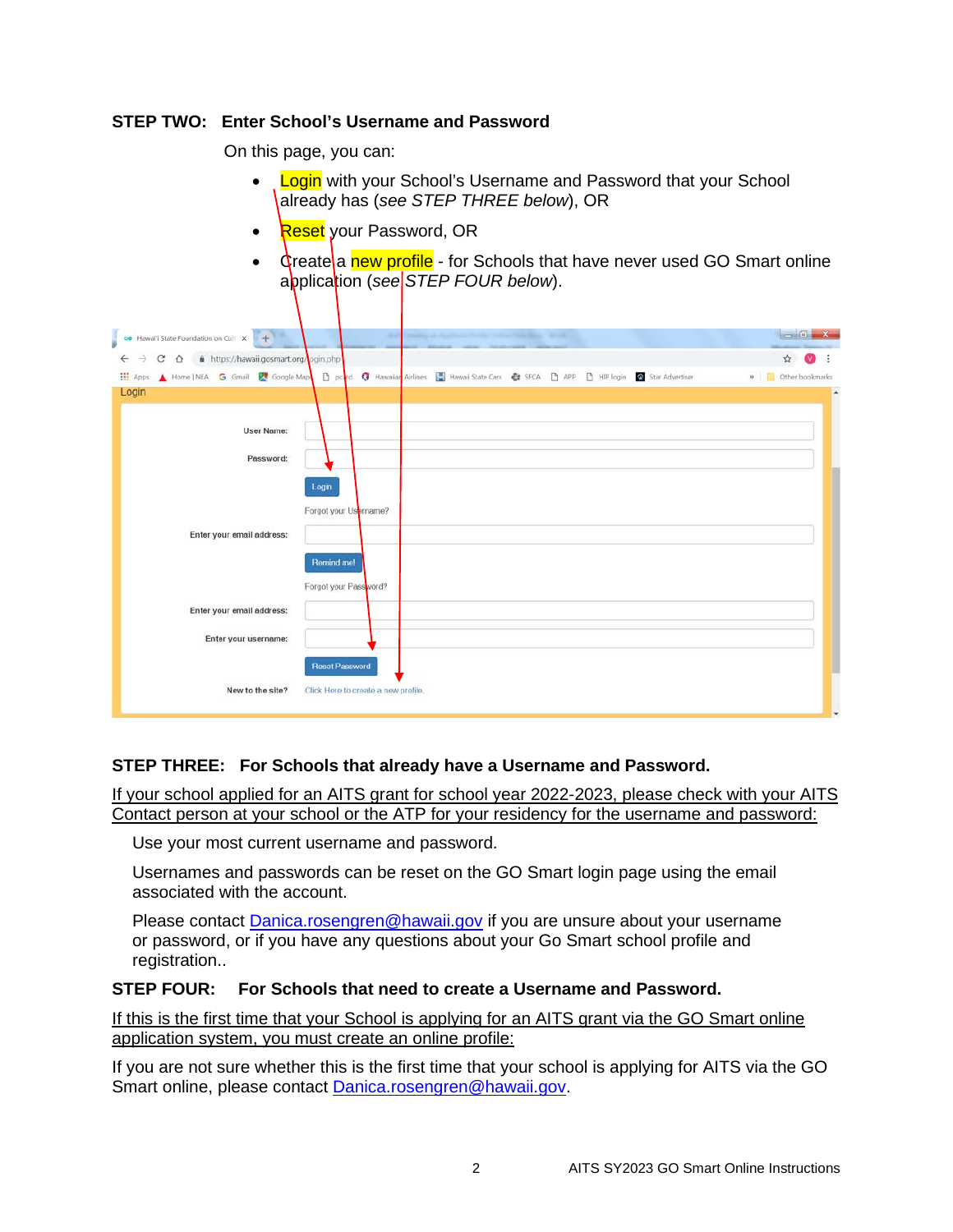Applicants will be prompted on the GO Smart website.

- At "New to the site?", click on "Click Here to create a new profile".
- "GO Smart End User Terms and Conditions" will appear click "Yes, I Agree".
- You will need to answer a series of applicant PROFILE questions follow the directions below, under STEP FIVE.

### **STEP FIVE: Profile Section.**

The Profile section is a pre-existing GO Smart template that we cannot change. Please follow the directions below so that we have the correct information for your School. The required fields are marked with an asterisk.

Formatted text is not accepted by GO Smart; applicants cannot **bold**, *italicize* or underline text or change font style or size.

Do not use Hawaiian diacritical marks. GO Smart cannot handle it – the automated substitutions are unintelligible.

| <b>Profile Page Fields</b>  | <b>Your Selection or Answer</b>                          |
|-----------------------------|----------------------------------------------------------|
| * Type of Profile you are   | Choose "Organization"                                    |
| creating                    |                                                          |
| <b>PRIMARY CONTACT</b>      |                                                          |
| <b>INFORMATION:</b>         |                                                          |
| Salutation                  | <b>LEAVE BLANK</b>                                       |
| * First Name                | Enter shortened name of school, e.g., "Kuhio" or         |
|                             | "Innovations"                                            |
| * Last Name                 | Enter school level, or kind of school, e.g., "Elementary |
|                             | School", "Middle School", "High School", "Public Charter |
|                             | School", "K-12 School".                                  |
| * Phone                     | Enter School Phone Number with area code (e.g., 808-123- |
|                             | 4567)                                                    |
| * Email                     | Enter Email Address at which you wish to receive AITS    |
|                             | notifications (this may be updated from year to year)    |
| * Confirm Email             | Enter Email Address again                                |
| * Username                  | Enter your School's Username                             |
| * Password                  | Enter your School's Password                             |
| * Confirm Password          | Enter your School's Password again                       |
| <b>APPLICANT</b>            |                                                          |
| <b>INFORMATION:</b>         |                                                          |
| * Legal Name                | Enter full School name, e.g., "Prince Jonah Kuhio        |
|                             | <b>Elementary School"</b>                                |
| Date of 501c3 incorporation | LEAVE BLANK (or enter 01/01/2000)                        |
| * FEIN/ Tax ID              | Enter all zeros - "00-0000000"                           |
| * Address                   | <b>Enter School mailing address</b>                      |
| * City                      | For School mailing address                               |
| * Country                   | <b>Choose "United States"</b>                            |
| * State/Province            | Choose "Hawaii"                                          |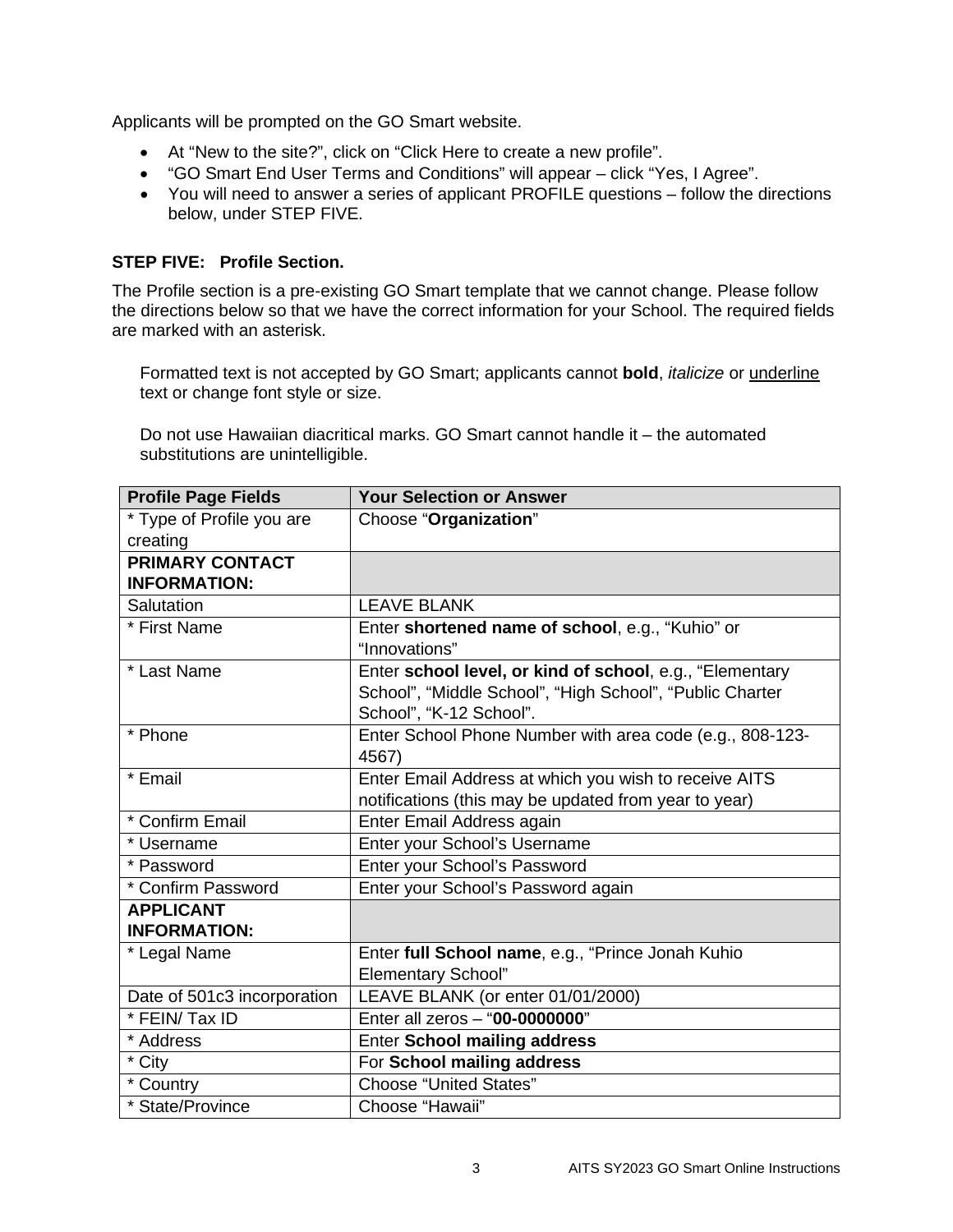| * Postal Code              | For School mailing address                                 |
|----------------------------|------------------------------------------------------------|
| * Phone                    | Enter School Phone Number again with area code (e.g., 808- |
|                            | 123-4567)                                                  |
| Fax                        | <b>LEAVE BLANK</b>                                         |
| * Organization Type        | <b>Choose "Other School"</b>                               |
| * Applicant Status         | Choose "None of the Above"                                 |
| * Applicant Discipline     | Choose "Multidisciplinary"                                 |
| * Congressional District   | Enter Your District Number found at                        |
|                            | https://www.capitol.hawaii.gov/findleg.aspx                |
| * State House District     | Enter Your House District Number found at                  |
|                            | https://www.capitol.hawaii.gov/findleg.aspx                |
| * State Senate District    | Enter Your Senate District Number found at                 |
|                            | https://www.capitol.hawaii.gov/findleg.aspx                |
| * Date Organization Formed | Enter 01/01/2000                                           |
| * Mission Statement        | <b>Enter None</b>                                          |
| * DUNS Number              | Enter nine zeroes - 000000000                              |

Click on the **blue UPDATE** button at the bottom to save your answers.

# **To Edit Profile**

If you need to update your School's Profile:

| <b>H</b> Apps<br>Home   NEA               | Google Maps<br>M Gmail          | Hawaii State Cars<br>Hawaiian Airlines<br>n.<br>Œ<br>pcard                                                                                                                                            | <b>CE SFCA</b><br>D APP | Star Advertiser<br><b>P</b> HIP login            | Other bookmarks<br>$30 -$                        |
|-------------------------------------------|---------------------------------|-------------------------------------------------------------------------------------------------------------------------------------------------------------------------------------------------------|-------------------------|--------------------------------------------------|--------------------------------------------------|
| <b>HAWAI'I</b><br><b>ELETE FOUNDATION</b> |                                 |                                                                                                                                                                                                       |                         | denisemiyahana - XYZ Test School                 | Current Agency Time: October 22nd, 2018 10:41 am |
| <b>Edit Profile</b><br>Home               | Current Programs & Applications | Artists in the Schools Grant Instructions                                                                                                                                                             |                         | Artists in the Schools Grant Materials<br>Logout | <b>Tech Tips</b>                                 |
|                                           |                                 | Welcome to the Hawai'i State Foundation on Culture and the Art Grants Application site!                                                                                                               |                         |                                                  |                                                  |
|                                           |                                 |                                                                                                                                                                                                       |                         |                                                  |                                                  |
|                                           |                                 |                                                                                                                                                                                                       |                         |                                                  |                                                  |
|                                           |                                 | Please read the Instructions (on the top) carefully before filling out the application forms.                                                                                                         |                         |                                                  |                                                  |
|                                           |                                 | Please read all the "Tech Tips" (top right corner) paying special attention to the following:                                                                                                         |                         |                                                  |                                                  |
|                                           |                                 | . Copy and paste - It is recommended that you draft your answers for your application in a word processor before entering them into the online system. Save this word document.                       |                         |                                                  |                                                  |
|                                           |                                 | · Formatting - Formatting will NOT transfer into the online application. Applicants cannot bold, italicize, or underline text or change font style or size. This also includes Hawaiian diacriticals. |                         |                                                  |                                                  |
|                                           |                                 | . Multiple Users - To avoid losing work, ensure that only 1 person is working on the application at any given time. Multiple users should communicate frequently.                                     |                         |                                                  |                                                  |
| -Save Frequently-                         |                                 | . Saving Your Work - There is a "SAVE WORK" button at the bottom of each application page. Clicking the "SAVE WORK" button will refresh the page and return you to the top of the page.               |                         |                                                  |                                                  |

Some reasons for editing your school's profile:

- To update the Primary Contact email.
- To update the password.
- To update the School's mailing address.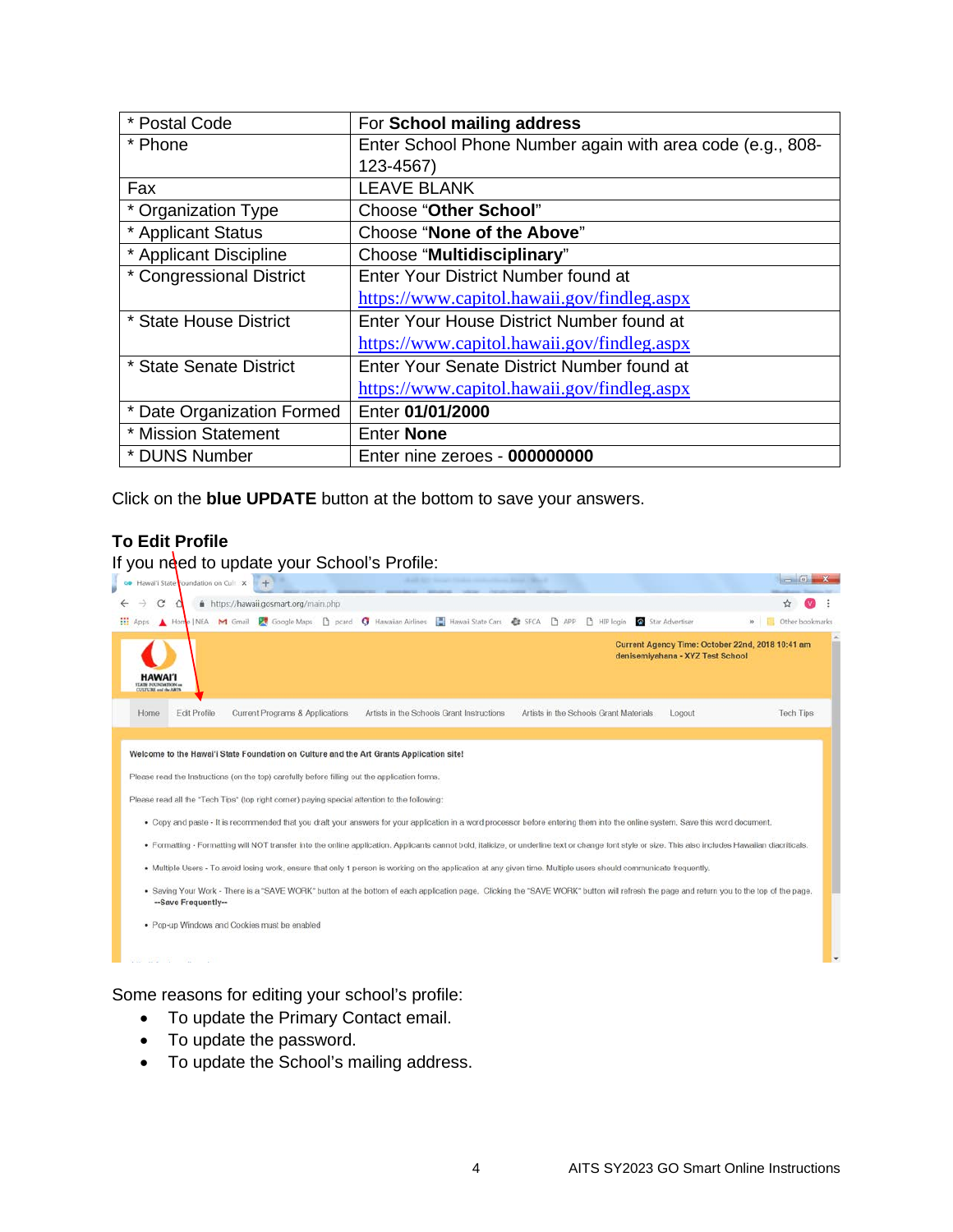# **STEP SIX: To Work on the AITS Application**

| <b>co</b> Hawaii State Foundation on Cull X +                                                  |                                                                                                                                                                                                                                |                                                                                                                 |
|------------------------------------------------------------------------------------------------|--------------------------------------------------------------------------------------------------------------------------------------------------------------------------------------------------------------------------------|-----------------------------------------------------------------------------------------------------------------|
| ← → C △ ● hawaii.gosmart.org/main.pl<br>H: Apps (D) Home   NEA G Gmail   Google Maps           | G Google Alerts Ca eSign Service Ca HANDS @ pcard (F Hawaiian Airlines   Hawaii State Cars Ca SFCA TH Public Art Archive @ APP                                                                                                 | ☆ →                                                                                                             |
| HAWAI                                                                                          |                                                                                                                                                                                                                                | <sup>8</sup> Other bookmarks<br>Current Agency Time: November 27th, 2019 2:08 pm<br>denisemiyahana - XYZ School |
| Edit Profile<br>Current Programs & Applications<br>Home:                                       | Manage Work Samples<br>Artists in the Schools (AITS)<br>Biennium Grants<br>Logout                                                                                                                                              | Tech Tips                                                                                                       |
|                                                                                                | Welcome to the Hawal'i State Foundation on Culture and the Arts Grants Application site!                                                                                                                                       |                                                                                                                 |
|                                                                                                | The Hawai'i State Foundation on Culture and the Arts (SFCA) was established by the Hawai'i State Legislature in 1965 as the official arts agency of the State of Hawai'i. Since its inception the SFCA has worked to enrich th |                                                                                                                 |
| Hawai'i residents and visitors through arts and cultural programming and initiatives.          |                                                                                                                                                                                                                                |                                                                                                                 |
|                                                                                                | Download: HSFCA's 2018 Annual Report   Download: HFSCA's 2019 - 2023 Strategic Plan   Stay Connected: Sign-Up for E-News   Return To Website: http://sfca.hawaii.gov/                                                          |                                                                                                                 |
|                                                                                                |                                                                                                                                                                                                                                |                                                                                                                 |
|                                                                                                |                                                                                                                                                                                                                                |                                                                                                                 |
|                                                                                                |                                                                                                                                                                                                                                |                                                                                                                 |
|                                                                                                |                                                                                                                                                                                                                                |                                                                                                                 |
|                                                                                                |                                                                                                                                                                                                                                |                                                                                                                 |
|                                                                                                |                                                                                                                                                                                                                                |                                                                                                                 |
|                                                                                                |                                                                                                                                                                                                                                |                                                                                                                 |
|                                                                                                |                                                                                                                                                                                                                                |                                                                                                                 |
|                                                                                                |                                                                                                                                                                                                                                |                                                                                                                 |
| Powered by WESTAF                                                                              | Terms of Use Privacy Policy                                                                                                                                                                                                    |                                                                                                                 |
|                                                                                                |                                                                                                                                                                                                                                |                                                                                                                 |
|                                                                                                |                                                                                                                                                                                                                                |                                                                                                                 |
|                                                                                                | Scroll down to Artists in the Schools (AITS) 2022-2023                                                                                                                                                                         |                                                                                                                 |
| Artists in the Schools (AITS) 2022-2023                                                        |                                                                                                                                                                                                                                |                                                                                                                 |
|                                                                                                |                                                                                                                                                                                                                                |                                                                                                                 |
| <b>Program Description:</b>                                                                    | This AITS SY2022-2023 Grants section is ONLY for public and public charter schools in the State of Hawai'i to apply for one Artists in the Schools grant to be                                                                 |                                                                                                                 |
| implemented in School Year (SY) 2022-2023.                                                     |                                                                                                                                                                                                                                |                                                                                                                 |
| art in our Catalog can be used for APP Projects.                                               | All schools can apply for the Arts in Public Places (APP) grant using the Art in Public Places Catalog, regardless of whether there is a Public Work of Art on campus. Only pieces of                                          |                                                                                                                 |
| Applications due April 3, 2022 11:59pm                                                         |                                                                                                                                                                                                                                |                                                                                                                 |
|                                                                                                |                                                                                                                                                                                                                                |                                                                                                                 |
|                                                                                                |                                                                                                                                                                                                                                |                                                                                                                 |
| Message about Program:<br>Necessary Materials:                                                 |                                                                                                                                                                                                                                |                                                                                                                 |
| • AITS SY2023 GoSmart Instructions                                                             |                                                                                                                                                                                                                                |                                                                                                                 |
| • AITS SY20223 Application Instructions                                                        |                                                                                                                                                                                                                                |                                                                                                                 |
|                                                                                                | - AITS SY2023 Questions Worksheet Template (writable word doc)                                                                                                                                                                 |                                                                                                                 |
| - AITS SY2023 Principal Signature Form (filliable PDF)                                         | General Grant Project Budget Sheet or Art in Public Places Budget Sheet                                                                                                                                                        |                                                                                                                 |
| • Artistic Teaching Partner Roster SY2023                                                      |                                                                                                                                                                                                                                |                                                                                                                 |
| <b>Helpful Materials:</b>                                                                      |                                                                                                                                                                                                                                |                                                                                                                 |
| · Teacher Professional Development in AITS SY2023<br>. Panel Review AITS Scoring Sample SY2023 |                                                                                                                                                                                                                                |                                                                                                                 |
| Available:                                                                                     | November 25th, 2021 12:00 AM<br>EDIT #AITS0001 (IN PROGRESS) - View PDF 2                                                                                                                                                      |                                                                                                                 |
|                                                                                                |                                                                                                                                                                                                                                |                                                                                                                 |
| <b>Final Submission Deadline:</b>                                                              | April 3rd, 2022 11:59 PM                                                                                                                                                                                                       |                                                                                                                 |

Click here (blue text) to start a new application or to continue your application.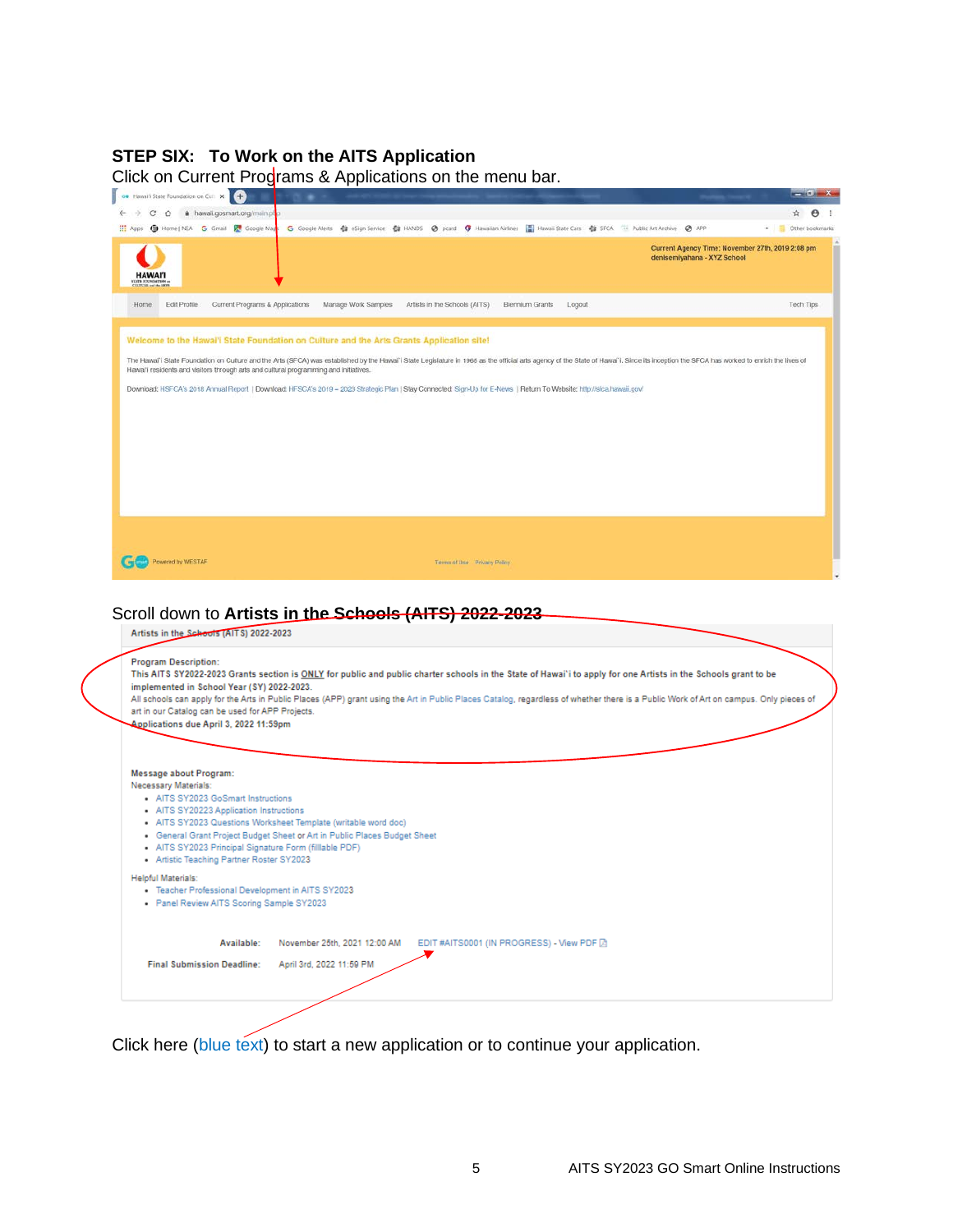### **Filling in the Answers**

Within the GO Smart system, applicants are presented with a series of questions and requests for information.

Some of these questions and requests require applicants to use check boxes and drop-down selection screens and others require a narrative response.

Use the **AITS SY2023 Questions Worksheet Template** (writable word document) to develop your answers. Copy and Paste completed narrative responses into the GO Smart application. You will not submit this worksheet. This is to help the school's AITS Contact and the ATP who are working together to develop the residency.

Use the **Program Budget Sheet** to develop your residency budget for the school.

You will submit this worksheet, in the "File Upload" of the budget section. A link to the Program Budget Sheet is also on the budget page.

Once the application is submitted, applications cannot be revised.

### **Helpful Hints**

Here are some general suggestions to help applicants navigate the GO Smart application process:

- Multiple Users To avoid losing work, ensure that only 1 person is working on the application at any given time. Multiple users should communicate frequently with each other.
- GO Smart "times out" if an applicant remains on one page for an extended period of time. To avoid losing work, save often using the "Save Work" button at the bottom of each page.
- Applicants must use the TAB key or MOUSE to move from question to question. When an applicant hits "enter," the system will save the page, but will not move to the next question.
- Narrative responses are limited to a maximum character (not word) count, including spaces. Applicants will be notified on each question if the maximum character count has been exceeded.
- Formatted text is not accepted by GO Smart; applicants cannot **bold**, *italicize* or underline text or change font style or size.
- Do not use Hawaiian diacritical marks. GO Smart cannot handle it the automated substitutions are unintelligible.
- Many of the Questions require that you answer them. Click "Did I Complete This Page?" at the bottom to check on the page you were working on.
- If you would like to see or have a PDF of your application in progress, click on "View PDF" at the bottom.
- To move to the next section of the application, click "Next" on the bottom right of the page.